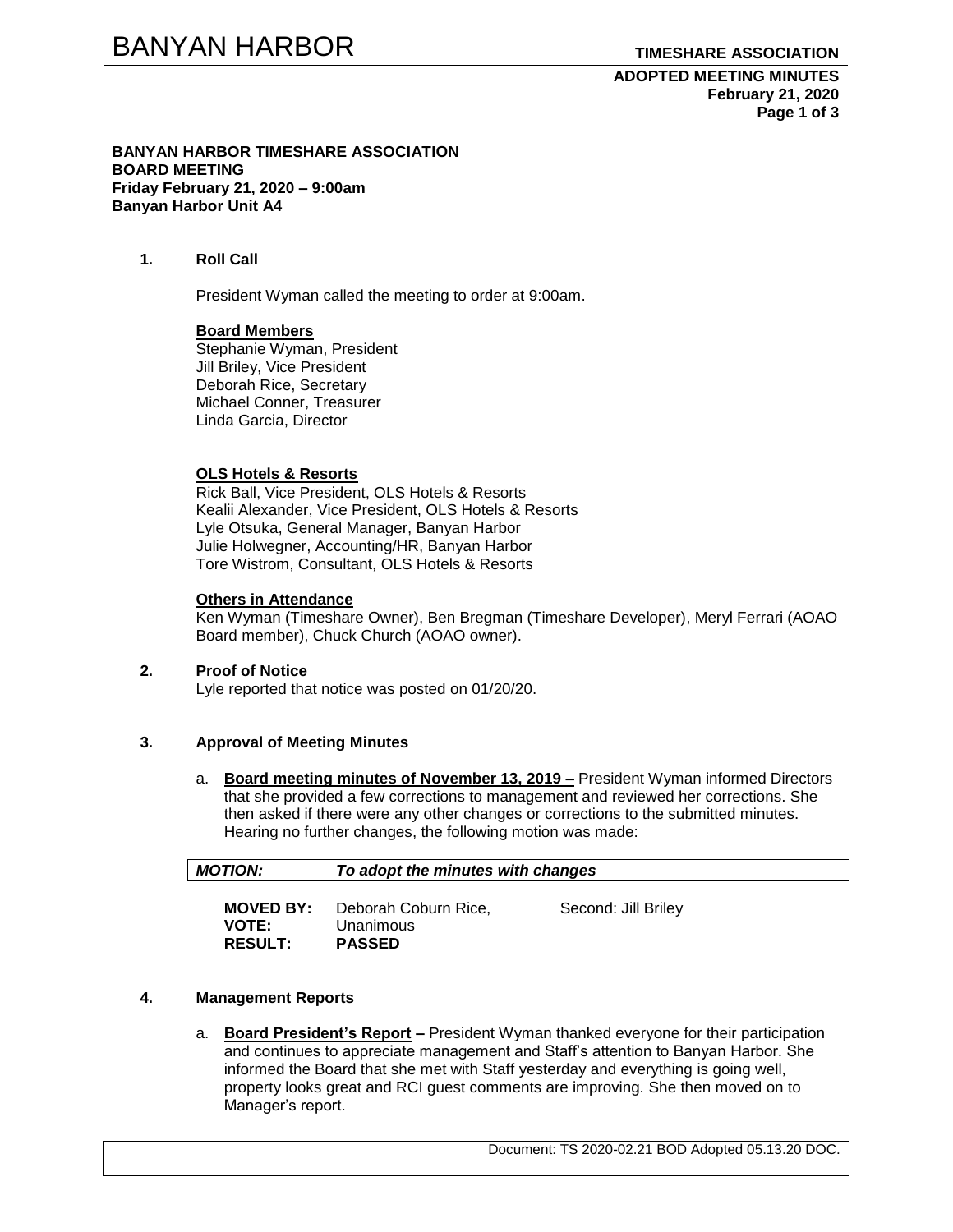### **ADOPTED MEETING MINUTES February 21, 2020 Page 2 of 3**

b. **Manager's Report** – Lyle acknowledged our great team of Banyan Harbor associates, who currently maintain an 85.3% Guest satisfaction rating. Lyle announced Banyan Harbor received the 2<sup>nd</sup> highest RCI honor of "Resort of Distinction" award. He then touched on accomplishments over the year such as new kitchen upgrades, Improved Kitchen and Hallway lighting, Hawaiian print uniforms, water heater replacements, AC flow deflectors, vinyl flooring installs and installation of corner wall guards. Lyle then thanked everyone for their support and deferred to his submitted written report.

# **5. Financial Reports**

a. **December 2019 Financial –** Lyle reviewed the financial results through December 31, 2019. Revenues year-to-date are behind budget by \$21,956 due to less owner assessments as a result of unit de-annexation as well as less late fees. Payroll and payroll taxes and other payroll expenses are favorable to budget by \$116,500 due to payroll reallocations, and operating expenses are unfavorable to budget by \$46,663 due to bad debt, GE taxes (state raised by .50%) increase, property tax and uniforms. Through December 31, 2019, net earnings are \$35,537. Management recommends the 2019 year-end surplus be carried over to Capital Reserves for 2020

**MOTION: To roll over year-end operational surplus to the 2020 Capital Reserve.**

**MOVED BY**: Jill Briley, Second: Deborah Rice **VOTE:** Unanimous **RESULT: PASSED**

- b. **Reserve Study –** Lyle reviewed the reserve study and noted key projects for 2020 replacement: bed bug covers, lampshades, air conditioners and carpet repurchase. We continue to monitor capital projects on a quarterly basis. Purchases are scheduled as needed to ensure we maintain the furnishings, fixtures and equipment of our units. The 20-year Reserve Study, which is reviewed by the Board quarterly, continues to serve as a good tool to compare funding to anticipated future project expenses.
- c. **Collection –** Lyle reported timeshare receivable balances are in line with last year's trends for this time of year. Receivables overall are in good shape due to deannexation program.

# **6. Unfinished Business**

- a. **RCI Comment Cards –** Lyle gave a short review and overall Banyan Harbor comments continue to be favorable for our property type. RCI comments were reviewed and the Board felt overall comments were improving and reflected favorably on our staff and how they care for our guests.
- b. **Sale of TS weeks / De-annexation** Tore recapped unit deannexation project. To date we have closed escrow on unit 46. Then unit 47 should be market ready by March 2020. Also unit 58 owner mail out scheduled for April 2020. Plan continues to be 2 deannexations in 2020. This has been an excellent way for the Timeshare Association to reduce the escalating amount of foreclosed weeks.
- c. **Board of Directors expenses –** A copy is included in all Board packets for expenses through December 31, 2019.